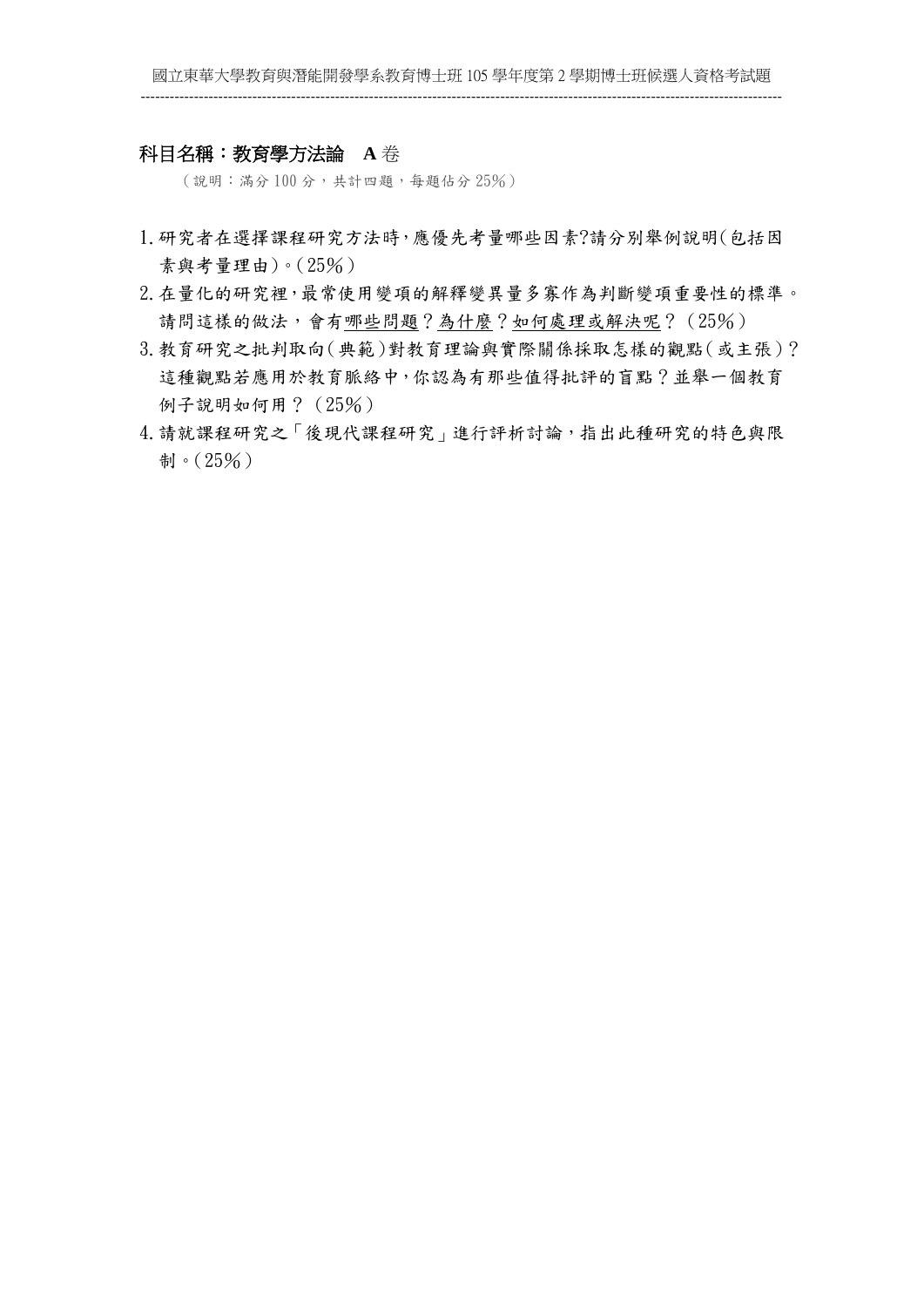## 科目名稱:教育學方法論B 卷

## **Exam Course Title**:**Methodologies of Educational Research**

(Information: The total marks of the exam are 100, with four questions, each of which carries 25 marks.)

- 1. What are the methods you will choose first in doing curriculum research? Provide your reasons and examples. (25%)
- 2. Use definition and example to compare positivist and critical View of Educational Theory and Practice. (25%)
- 3. What is your research interest? Please use your research interest to design a study and use "EXPERIMENTAL DESIGN" to answer your research questions. For example, given your interest is student's motivation of reading, and your aim of research is developing a new teaching strategy to increase students' motivation of reading. (25%)
	- (1) Please write down your research interest (aim or question).
	- (2) Please introduce your research context and describe the characteristics of your participants.
	- (3) Please describe your research design and draw a flow chart to show your research procedures.
	- (4) Please use the following characteristics as major features to explain your research design.
		- (a) How do you control over extraneous variables?
		- (b) How is your manipulation of the treatment conditions?
		- (c) How about your outcome expectancy?
		- (d) What are your measures or endpoints?
		- (e) If there are some threats to your internal validity, how do you design your research to prevent these potential threats?
- 4. Analysis of your own master thesis (What Perspectives your thesis on the relationship between education theory and practice? Why?) (25%)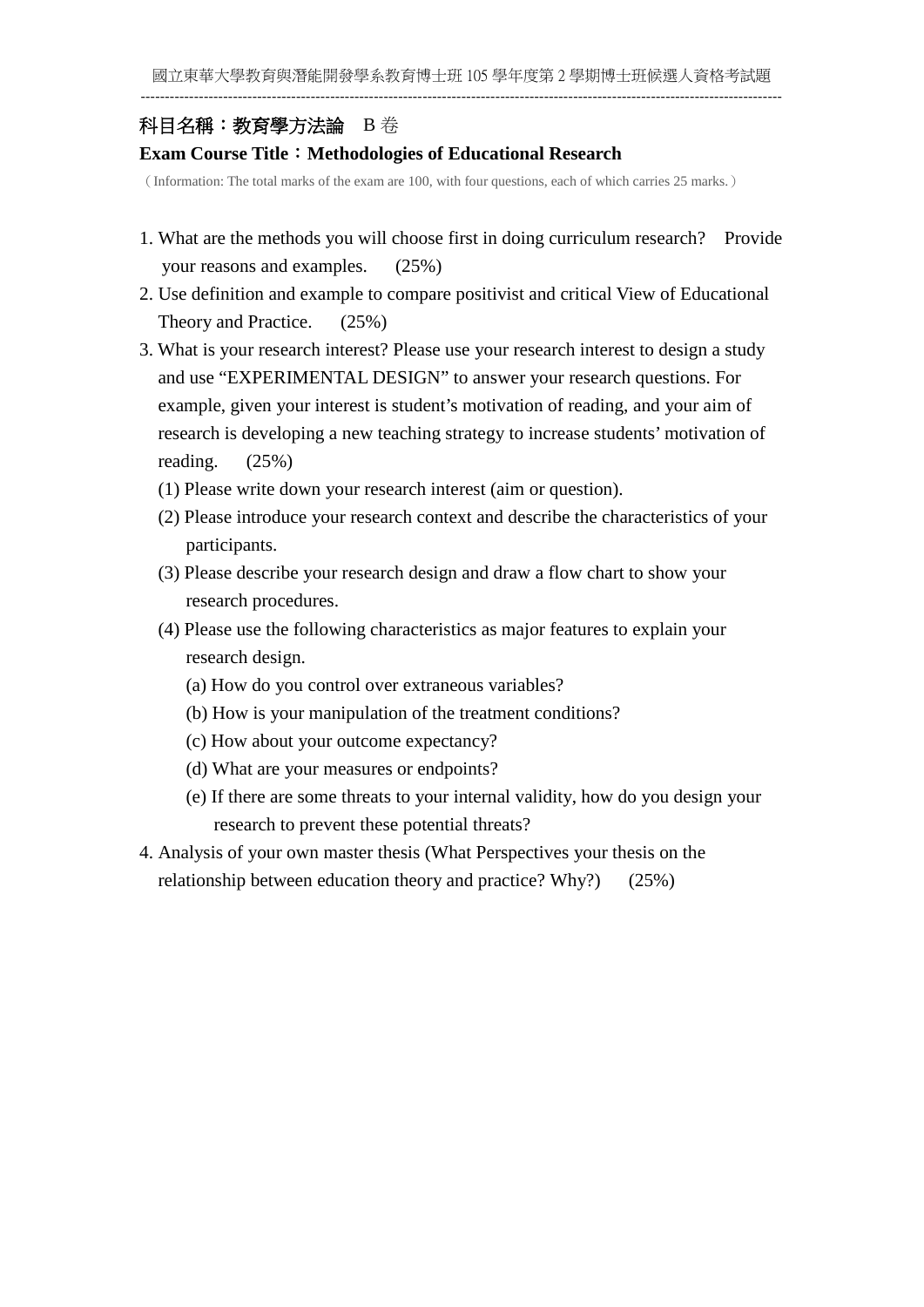# 科目名稱:教育學方法論 **C** 卷

## **Exam Course Title**:**Methodologies of Educational Research**

(Information: The total marks of the exam are 100, with four questions, each of which carries 25 marks.)

- 1. What are the methods you will choose first in doing curriculum research? Provide your reasons and examples. (25%)
- 2. What are the problems on the use of variance explained as a criterion for determining the importance of variables in the quantitative research? Why? and how to solve these problems? (25%)
- 3. What is the relationship between theory and practice in educational research according to the perspective of interpretive paradigm? What is the deduction process? Do you find any blind spot that can be criticized when applying this view of the relationship between theory and practice to the context of education?And then give an example to explain how to apply this paradigm to education.. (25%)
- 4. Analysis of your own master thesis (What Perspectives your thesis on the relationship between education theory and practice? Why?) (25%)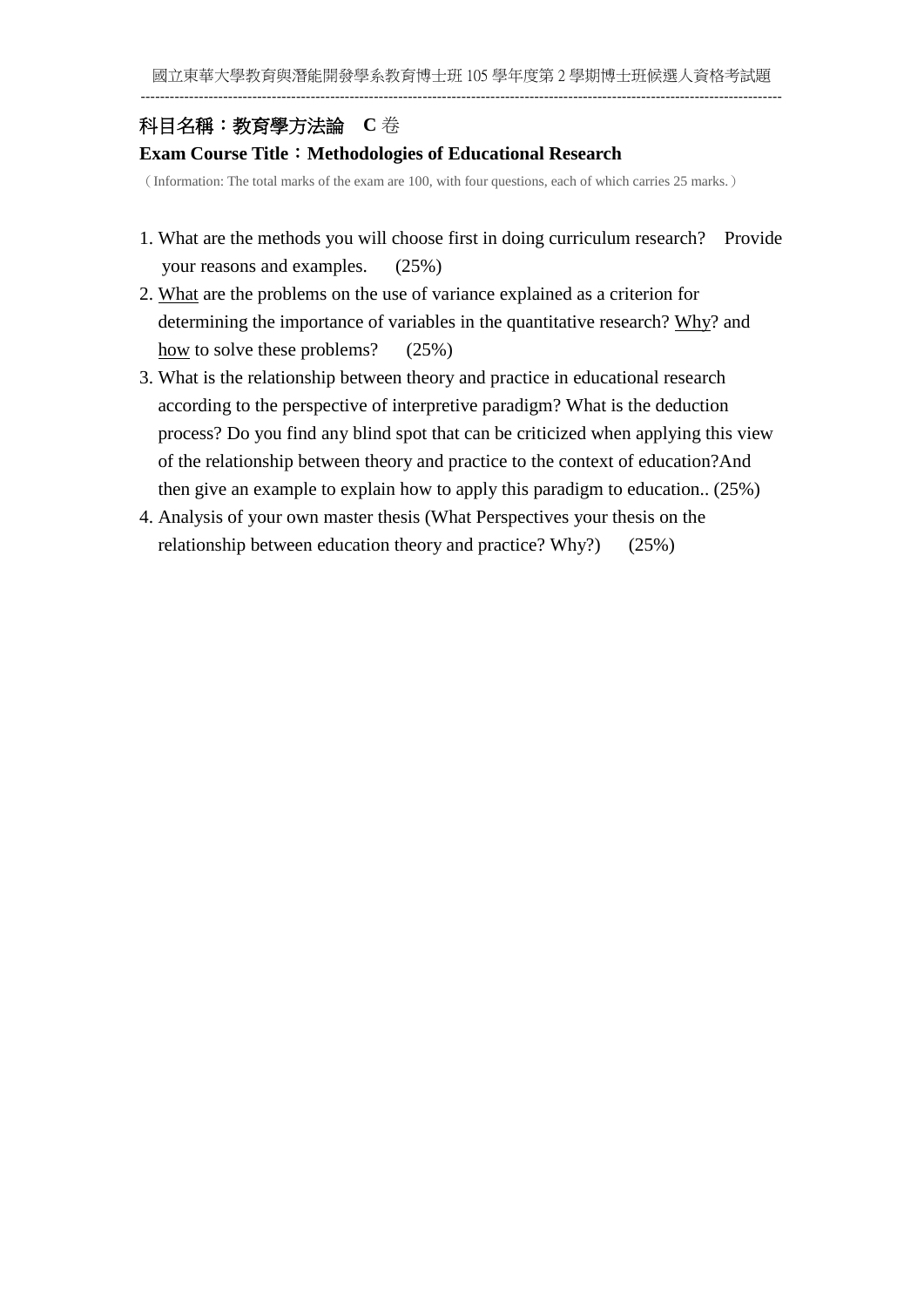### 科目名稱:教育革新專題研究 **A** 卷

(說明:滿分 100 分,共計四題,每題佔分 25%)

- 1.請以近年台灣的課程革新措施為例,說明其特色,推動實施時所產生之問題與 解決之道。(25%)
- 2. 根據 Bower 和 Thomas (2013)所編著的 Detesting and Degrading Schools 一書: 「理想上,評量(assessment)在教育中應該扮演對學生有所增能的角色,因為評 量提供學生回饋、幫助他們了解自己學習的情形。然而學生通常對評量都持有 負面看法,無論是考試、報告或作業,學生很少把這些當成是呈現或改進自己 學習的機會」。請依照上述,回答下面二個問題。(25%)
	- (1) 描述、分析和討論「學生對於考試、報告和作業持有負面看法,無論是考 試、報告或作業,學生很少把這些當成是呈現或改進自己學習的機會」的 原因、問題或情況。

- (2) 如果您是老師,如何改善或消除上述這些原因、問題或情況?
- 3.今日的教師在教學上面臨什麼樣的挑戰?21 世紀的教育應培養學生哪些核心 能力,以幫助學生適應外界職場的需求?面對中小學教學現場差異化愈來愈嚴 重的問題,教師應如何協助學生學習得更好?(25%)
- 4.當今各國教育政策都面臨到學生學習差異的議題,以特定國家教育政策為例, 試論為因應學習差異,教育政策可運用的理論論述為何?政策內容又如何建構 學校教育的問題? (25%)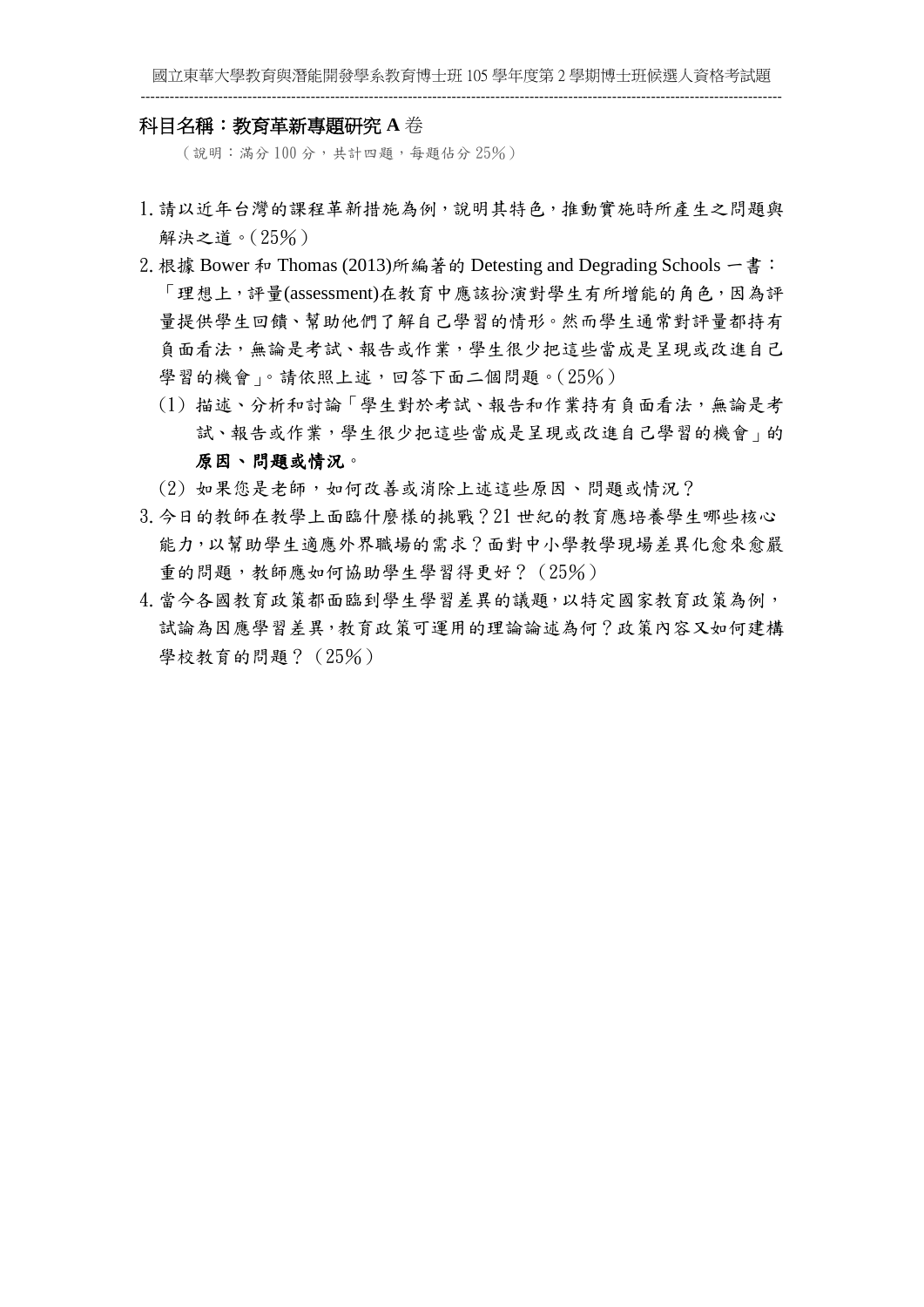# 科目名稱:教育革新專題研究 **B** 卷

## **Exam Course Title**:**Research Seminar on Education Reform**

(Information: The total marks of the exam are 100, with four questions, each of which carries 25 marks.)

- 1. Please use your country (including curriculum policies and practices) as an example, describe how information technology can bring benefits (or damage) to teachers. What we should do to make situations better? (25%)
- 2. According to Detesting and Degrading Schools by Bower, J., & Thomas, P. (Eds.) (2013), ideally, the role of assessment in education is to empower students. Assessment provides feedback to the students, which helps them judge whether they have learned. However, students often have a negative view of test, projects, and homework, rather than viewing them as opportunities to demonstrate what they know or as ways to learn how to improve. Please answer the following two questions. (25%)
	- (1) Describe, discuss, and analyze the reasons / problems / situations why students have a negative view of test, projects, and homework, rather than viewing them as opportunities to demonstrate what they know or as ways to learn how to improve.
	- (2) What or how would you deal with these reasons / problems / situations as you describe if you were a teacher?
- 3. In 21st century, what are the challenges that educators have to meet? What are the core competencies which education should teach students to develop? What strategies of differentiated instruction that teachers could use to help students to learn better? (25%)
- 4. Learning difference and diversity is an international issue faced by educational policy all-around the world. Which theory can be applied to become the theoretical foundation of education policy and how the school's problems are constructed by policy? Take a specific nation for example to answer the above questions. (25%)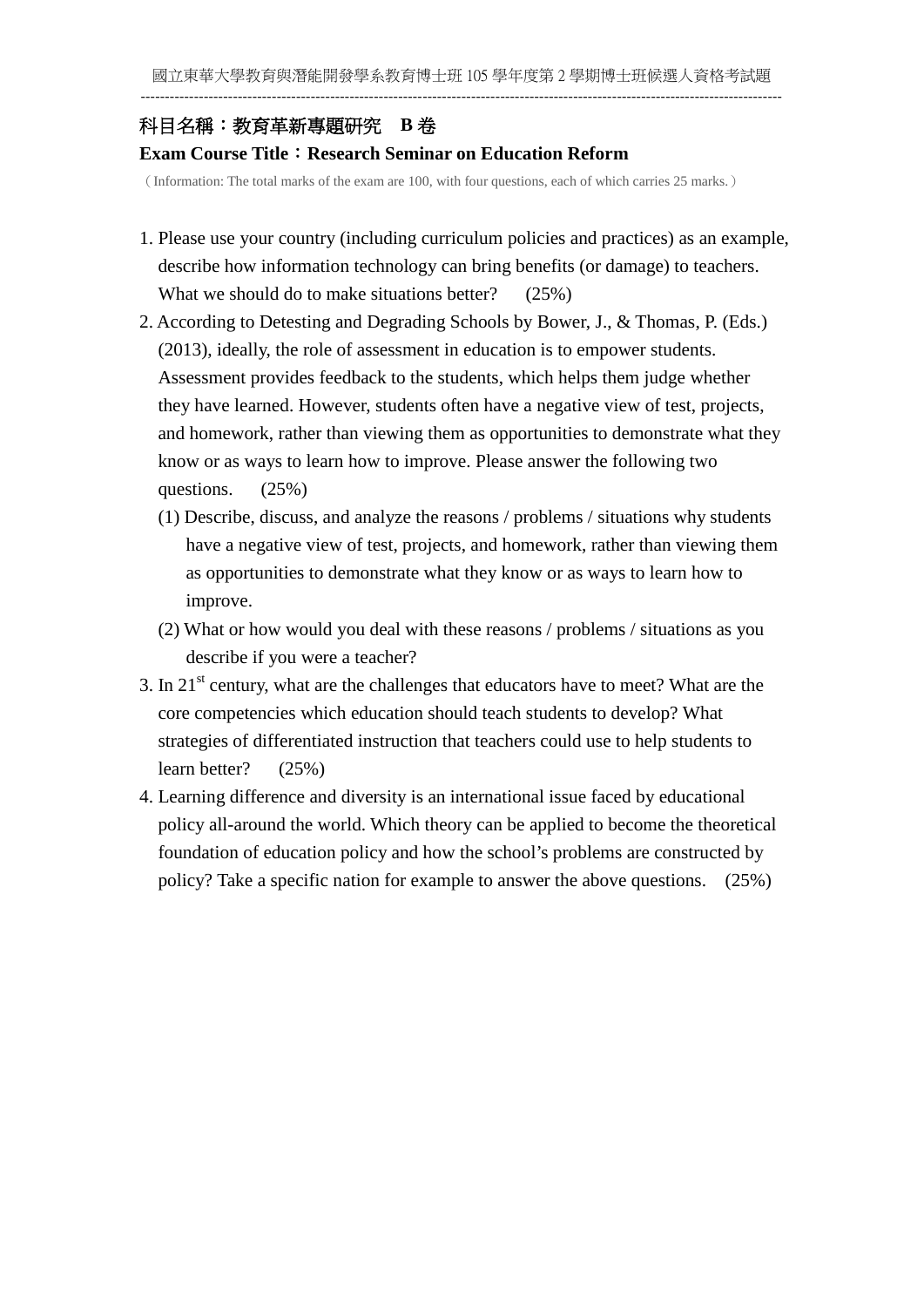## 科目名稱:多元文化教學策略

### **Exam Course Title**:**Multicultural Teaching Strategies**

(Information: The total marks of the exam are 100, with four questions, each of which carries 25 marks.)

- 1. What are the five dimensions of multicultural education according to James A. Banks? Please define them and give examples to show your understanding. Which of these dimensions relates most to a regular classroom teacher? Rank them from the easiest to the hardest for the teacher. (25%)
- 2. If someone tells you that multicultural teaching is simply good teaching, what would you respond? Please be specific about your answers to show both your understanding of multicultural teaching and your capacity to build good argumentation. (25%)
- 3. Quoted: "In Indonesia, the essence of multicultural education is very important in realizing the Homeland. Because only by being aware of the diversity and efforts to maintain, preserve and embody in the life of society, nation, and state, the disintegration can be addressed (Suyahman, 2016)". (25%)
	- A. Do you agree or disagree his argument?
	- B. If you agree his statement, how do you implement the multicultural education in Indonesia?
	- C. If you disagree his statement, please give us your assertions of implementation the multicultural education in Indonesia.
- 4. As an effective English teacher in Indonesia, you want to be able to support your teaching and decision-making by connecting to theories and philosophies of multicultural education for diverse students population. (25%)

You are asked to demonstrate your competence(s) to integrate the philosophy and theory of multicultural education into English lesson plans for Grade 6.

You are requested to put through the development of multicultural education lesson plans and explanations of your decision-making by referring to multicultural education in a meaningful manner.

Your lesson plans should consider culturally responsive teaching strategies and also purposely infuse the values of multicultural education to promote diverse-cultural awareness of English lessons for your diverse students population.